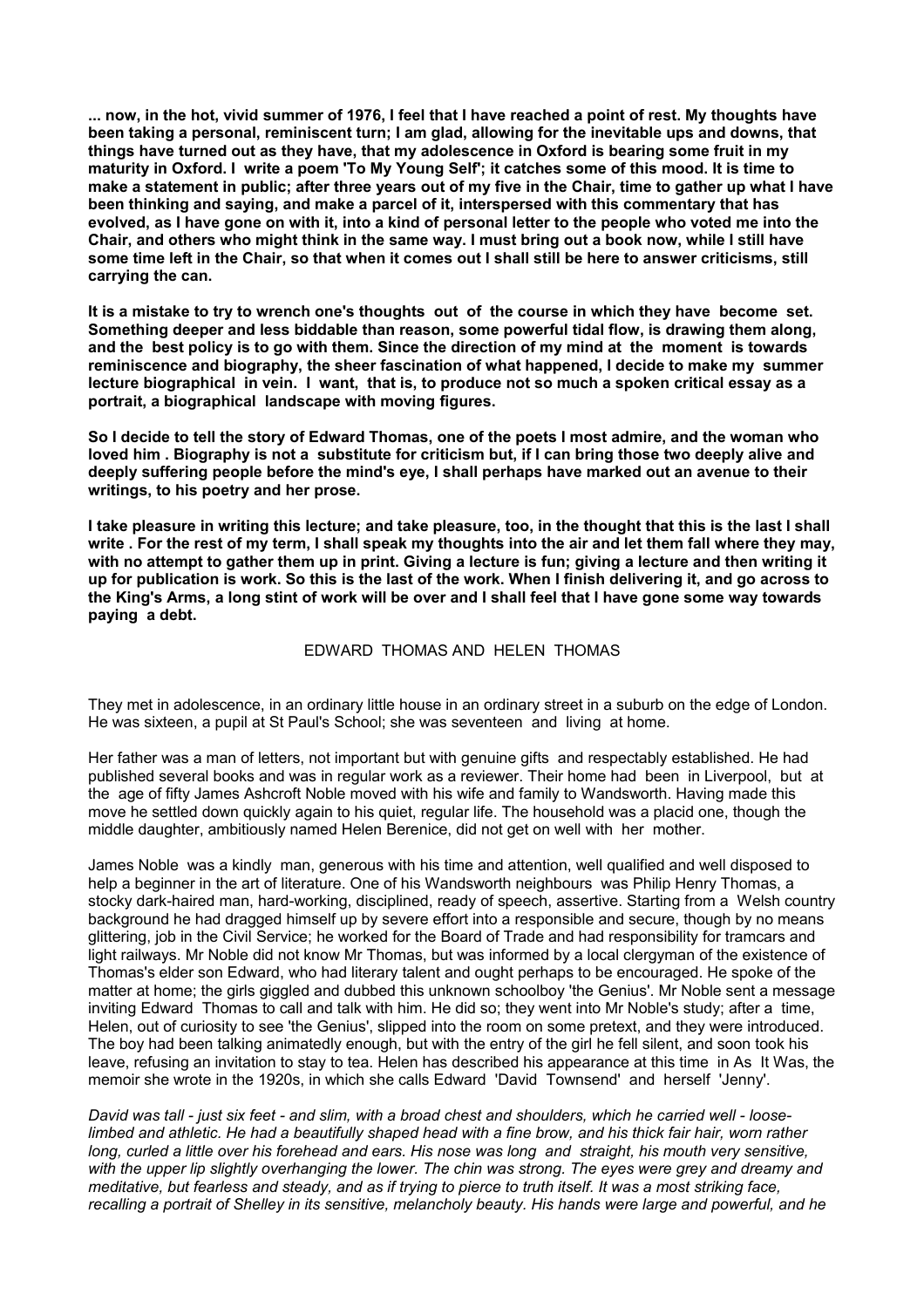*could do anything with them from the roughest work to the most delicate: they symbolize for me his strength and his tenderness. It is his hands even more than his beautiful face that remain in my vision when I think of him; I shall never forget them .*

And, more briefly and dismissively, her own:

*I* was at the age plain, with a round healthy face and small nose; rather serious in expression, but not *entirely unattractive. I had a lot of dark brown hair, which I wore parted in the middle with long plaits wound round my head - a simple style suiting my dress and my general seriousness. I was straight and tallish, and my own well-shaped and strong and - as I think now - really lovely body gave me intense delight. I loved being without clothes, and moving about naked, and I took a pride in my health and strength.*

The only photograph of Helen Thomas that I have seen shows her at the age of twenty-two: an attractive face, handsome rather than pretty, with somewhat broad cheek-bones, a mouth well shaped and strongly defined, and - her most striking feature - eyes that look ahead intensely, as if welcoming life with eager curiosity and acceptance. It is a girl's face, but already one sees in it a woman capable of loving and being loved.

Helen Noble did not fall in love with Edward Thomas at that first meeting, but he engaged her interest, and soon he was taking her out for walks on Wandsworth Common, which in the 1890s was rural to an extent quite unimaginable today. Though they both had the same urban or suburban background, he already had a deep love of rural nature and a growing fund of information about birds, flowers, trees, fish, which he imparted to her. Their love blossomed; one summer day, in some deep recess of the Common, they became lovers in the physical sense. Afterwards he gave her the signet-ring from his own finger, which had belonged to his great-grandfather. They regarded themselves as married.

In this attitude they were typical young people of their time.It was the age of bold unconventionality in the face of the narrow and rigid dictates of Victorian respectability. This revolt did not take the form of an insistence on the right to promiscuity; it involved a code of behaviour not much less strict than the official code, but claiming a freedom from convention and social rite. In his own autobiographical fragment, Edward Thomas has described how his deep dislike of the official world, the world of rules and regulations and assemblies and outward appearances, was rooted in him by enforced Sunday attendance at a Unitarian chapel.

*Chapel and Sunday-school were to me cruel ceremonious punishments for the freedom of Monday to Saturday. I have still a profound quiet detestation of Sunday in whatever part of England or Wales it overtakes me, but most of all in London. I think I began learning to hate crowds and societies, and grownup people, and black clothes, and silk hats and neatly folded umbrellas and shining walking-sticks, and everything that seemed a circling part of that deathly solemnity as I was not.*

So matters stood. Their lives were no different from the lives of thousands of young people at that time: a narrow round of simple pleasures and inexorable duties, watched over by parents who would be outraged at any deviation from the solemn respectability of Victoria's last days, but aware already of the stirring of a new spirit. Like finds out like, and Helen had a knack of striking up acquaintance with 'advanced', even 'Bohemian' families, of making herself welcome in households frequented by writers and painters. Edward, for his part, was intensely solitary, feeling at ease only with simple people who lived close to the earth and knew its ways. In childhood holidays at Swindon he had met an old man called David Uzzell, a character of the hedgerows and canal banks, an ex-poacher who knew the name and nature of everything that grew out of the ground or moved on it. He had kept in touch with Gaffer Uzzell, and now took Helen down to the tiny cottage where the old man and his wife lived. They delighted her by treating her as a bride, spoiling the young couple, showing a genuine love for Edward. Perhaps these two or three days were the happiest of her life.

This little honeymoon was to buttress them against a separation, for Edward Thomas had persuaded his reluctant father to let him read for a scholarship to Oxford. He won it, and entered the University first as a non-collegiate student and then as a member of Lincoln College. Here, he blossomed into the typical rather precious young aesthete of the time, reading and writing chiefly for fine phrases and adopting a generally willowy stance. It was a slightly tiresome phase (and particularly so to energetic duty-ridden Thomas *pere*), but we need not be harsh about it; no one becomes wise overnight, and no writer becomes a mature artist without some uncertain period of development. Helen went off contentedly enough to take the first of several jobs as a governess. She loved children and her dearest wish was one day to bear some for Edward.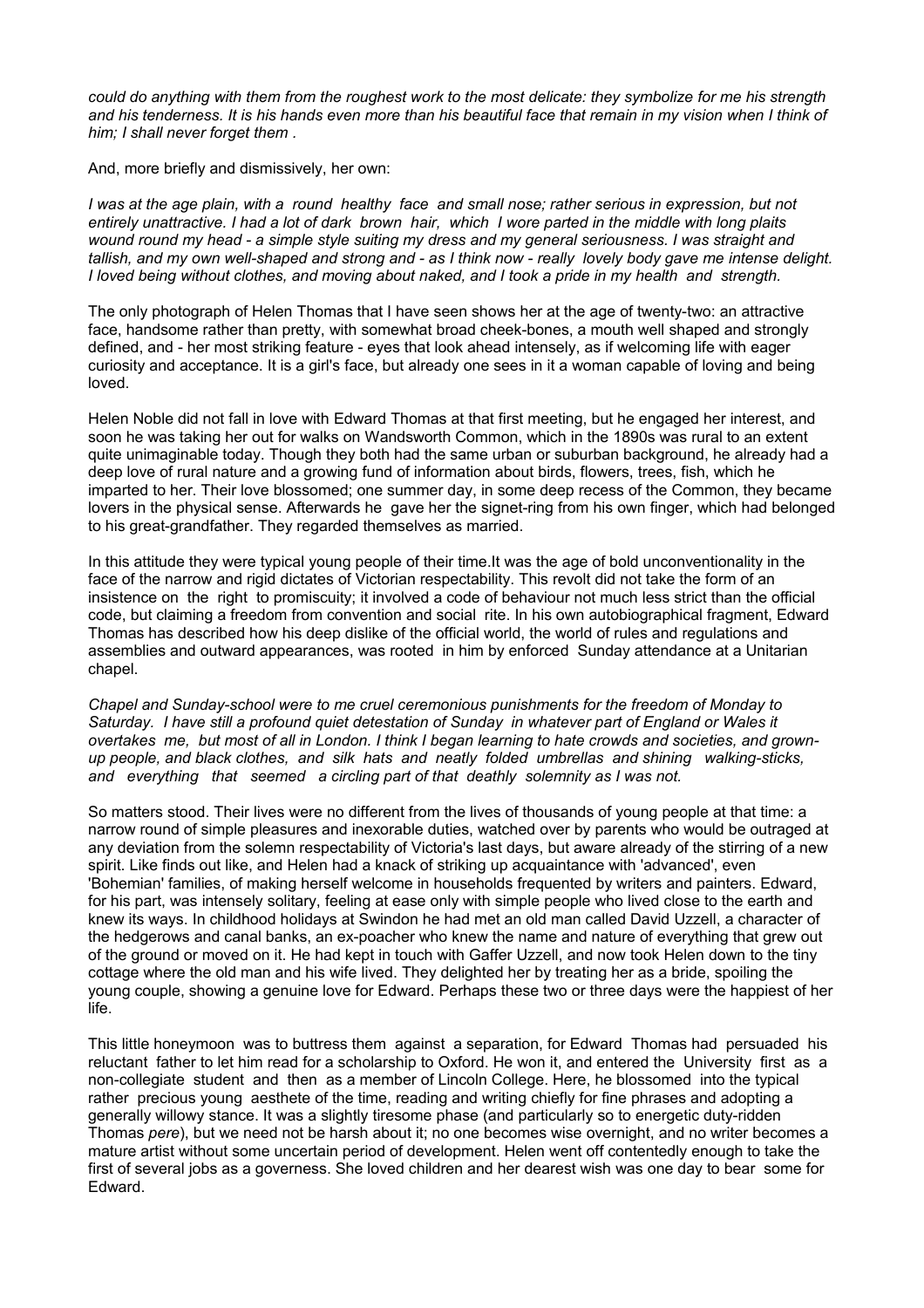That wish was granted prematurely. Helen became pregnant during Edward's second year at Oxford. Their first action was to get married, taking the view (one that persisted until very recently) that, while mating did not require official sanction, parenthood decidedly did. Then they broke the news to their parents. Mrs Noble, whose relations with Helen had never been good, at once broke them off for ever. Edward's father groaned, complained, but continued his allowance for another year, to enable him to take his degree.

He did so, getting a decent Second, and then at once left Oxford and plunged into the brackish water of literary journalism and hack book-making. After their child, a boy, was born in 1900, he and Helen settled in a London slum, a real slum, with drunkenness and ill-health and despair on every side, while he trod the stairs of literary editors and publishers and she struggled to keep a cheerful and decent home. Work came in slowly, and was wretchedly paid; they moved, again to a slum, and finally decided that come what may they must get out into the countryside. Edward went house-hunting in Kent; the only affordable place he could find was a hideous little house on a knob of raw earth, and Helen's heart sank when she saw it, but at least they were out of the city, never to return, and in closeness to the natural rhythms of the earth they felt more themselves.

For the next dozen years their life was no more than normally eventful. They moved from house to house and from village to village, but always in the countryside. Edward Thomas wrote reviews and articles and books as publishers and editors wanted them; uncongenial work wasted his time, frustrated his energies and soured his temper, but there was rent to pay and mouths to feed. His one deep abiding solace was the countryside, the contact with simple people and the beauty of the earth; and, since he was known principally as a writer on rural themes, many of his commissions were for books that involved him in long solitary journeys of exploration. He covered hundreds of miles on foot, sleeping at inns and cottages, and always, however deep his melancholy, responding with quiet joy to trees, flowers, stones, birds and animals. Mostly he preferred to be alone among these sights and sounds, but in sunnier moods he would take Helen along, with or without the children, and then her joy and content were boundless, loving him, as she did, utterly. With no gush, no sentimentality, but with her usual simple truthfulness, she has conveyed the nature of the happiness she found in their country pleasures.

*All this work I loved, as I did the housework, the gardening or any work which gave my strong body exercise, and which satisfied my spirit with its human necessity. David too was glad for me to do these things, and I tried my hand at brewing, wine-making, hop-picking and even reaping. Of course hay-making on the lovely slope of Blooming meadow was a festival for us all at the farm, and we learnt how the ricks that rose like a town in the rick-yard were shaped so symmetrically, and thatched as carefully as a house. It is this full life of homely doings that I remember chiefly at the farm - the early morning expeditions with David to a large pond about three miles away to fish for perch and roach and even pike; the walks to Penshurst and Leigh and Ightham Moat; the pickings and storing of apples; the making of quince jam; the finding of an owl's or a nightingale's nest; the woodpecker which cut the air in scallops as it flew from oak to oak; the white owl which brought its young to the roof ridge to be fed; the beautiful plough-horses with their shining brass ornaments; the cows going into their stalls like people going into their pews in church; the building and thatching of the ricks; the hedging and ditching; the wood-cutting and faggot-binding by men whose fathers had done the same work and whose fathers' fathers too; the work of the farm, leisured as the coming and going of the seasons; the lovely cycle of ploughing, sowing and reaping; the slow experienced labourers, whose knowledge had come to them as the acorns come to the oaks, whose skill had come as the swallows' skill, who are satisfied in their hard life as are the oaks and the swallows in theirs.*

These are not progressive sentiments. If Helen had been an up-to-date young woman of her time - if, for instance, she had been a Fabian Socialist - she would have said that the rural labourers were not happy or, if they were, they were fools, tamely putting up with low wages and long hours and primitive accommodation, and that they ought to unite and do something about it. But, with the clear sight of her simplicity, she saw what was in front of her: country people, exploited as they were no less than the town population, were often happy in the beauty of their surroundings and the skill of their work. The rural population of England have never been materially prosperous, and now they never will be, since with the mechanization of agriculture and the disappearance of its work-force the rural poor as a class are no longer with us. And yet during their long history of privation, in such glimpses as we catch of them through their songs and stories and dances and feasts and festivals, they seem to be happy quite as often as miserable, and if they were happy then it must have been for the reasons that Helen Thomas gives, for certainly there were no others.

When there was happiness about. Helen reflected it like a mirror, and always she was a faithful moon to the sun of her husband's moods. Often these would be black and bitter. When the toil of hack-work caused a normal fatigue and depression she could understand and bear it, but sometimes this fatigue and depression linked up with a deeper, innate melancholy that would, they both realized, have worked in him whatever the circumstances of his life. Then he went through hell and she followed him, and at times her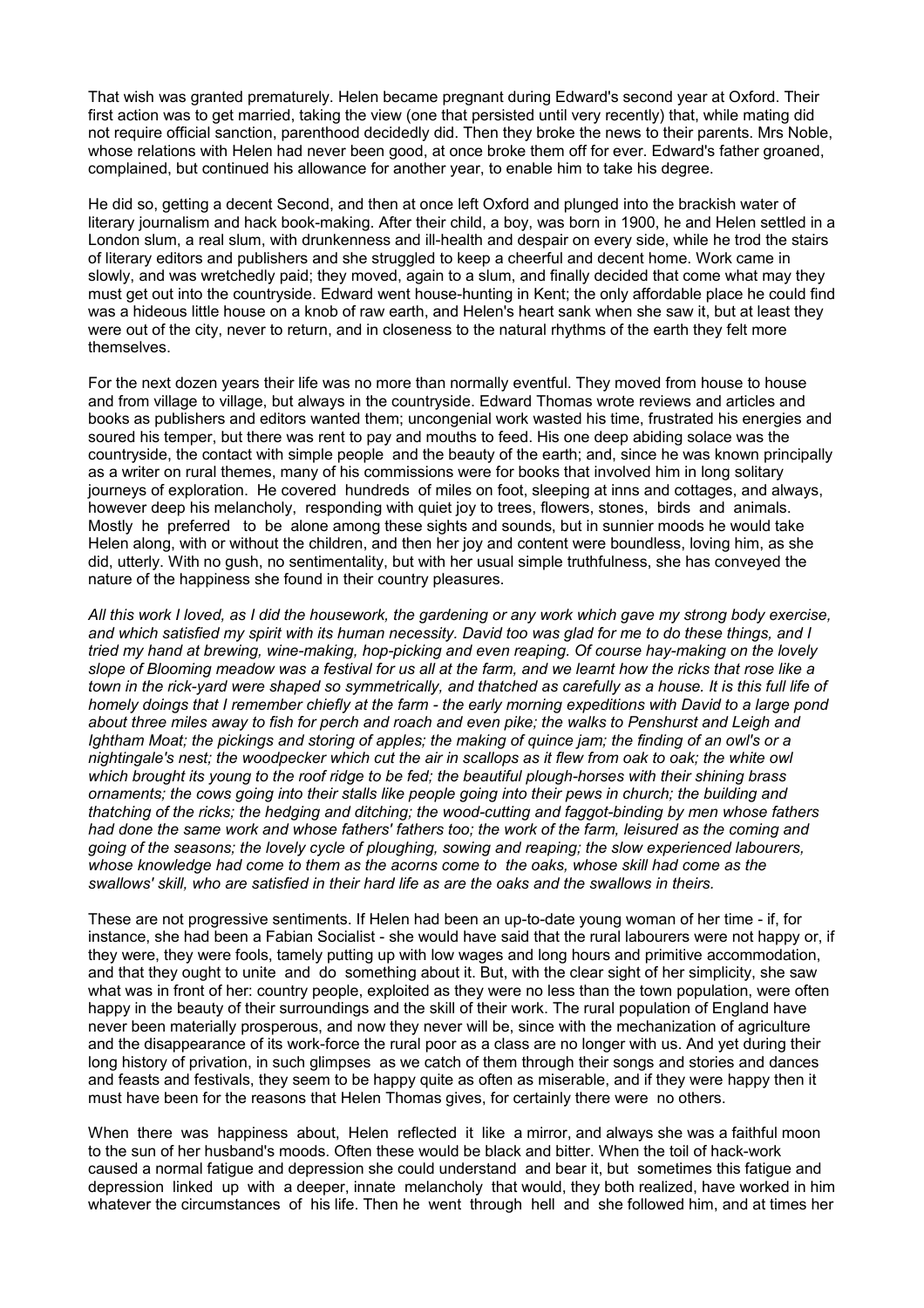hell was deeper than his because she had to suffer guilt (her body had brought forth the children who had to be fed, she ran the home that had to be paid for) and the even worse pain of knowing that her love could not help him. During her second pregnancy, while Edward grimly parcelled up some of his beloved books to be sold against the extra expenses. Helen wrote despairingly to a friend,

*'He cannot love, Janet, he cannot respond to my love. How can he when all is so dark, and I, I have deprived him of it all, the joys of life and love and success. If he would only begin life again without me my heart would rejoice. I should be very happy, for his happiness is all I care for.'*

And in World Without End, the continuation of As It Was (the two are nowadays always printed together), she has described one of the bad times in agonized detail.

*In spite of the lifting of financial cares the attacks of gloom and wretchedness had become of late more frequent and more lasting, and there were terrible days when I did not know where he was; or, if he was at home, days of silence and brooding despair. Often during this period while I was doing my housework or playing with the children or working in the garden I was straining to hear his coo-ee from the hillside, or his foot on the steps up to the gate. And often when he came I was terrified by the haggard greyness of his face, and the weary droop of his body, as he flung himself into his study chair, not speaking or looking at me. Once in one of these fits, after being needlessly angry with one of the children who cried and ran away from him, he rummaged in a drawer where he kept all sorts of things like fishing tackle and tools, and where I knew there was also a revolver. This he put into his pocket, and with dull eyes and ashen cheeks strode out of the house up the bare hill. I watched him go until he was lost among the trees at the top. I thought*  'perhaps I shall never see him again', but I knew he would not leave me like this; it would not be like this that *he would save himself. Nevertheless my limbs went weak and slack, my tongue was dry in my mouth, the questions and chatter of the children were an agony to me. I wanted to be alone and listen. But I could not. I took the children down to the stream in the hollow where they could paddle and sail their boats without wanting me to join in their play. There I sat with my hands in my lap unable to sew or read or think, and while the children played I listened. I prayed too that he might be released from his agony and I from mine. When the sun set and the children got tired of their game I took them home and put them to bed. I changed my dress, made up the study fire, drew the curtains, and got the tea things ready on a little table. I was in the kitchen, ironing, when he came in.*

*'Hello,' I called, though the word came out like a croak.*

*He was safe. When I could control my voice and face I went to the study. He was taking off his shoes by the fire, and I saw they were coated with mud and leaves. He did not look up .*

## *'Shall I make the tea?' I said.*

 *'Please,' he answered, and in his voice I was aware of all he had suffered and overcome, and all that he asked of me.*

Though they faced honestly their frequent unhappiness, and each insisted on taking the blame for the other's sufferings, there was never any question of a separation. Edward Thomas, though he could often be harsh and cruel to Helen when the despairing mood was on him, would tell her at other times that she was the essential underpinning of his life. 'If you turned to anyone else,' he told her in a letter, 'I should come to an end immediately.'

Even when another woman brought him at least intermittently a happiness strong enough to lift his melancholy, Helen never felt her marriage threatened. The young and gifted Eleanor Farjeon came into Edward Thomas's life in 1912 and has drawn a sympathetic and sensitive portrait of him in *Edward Thomas: the Last Four Years*. He enjoyed her company, responding both to her intelligence and her femininity, but their involvement was not physical and Helen seems to have viewed Eleanor as an ally in the struggle against Edward's melancholy. Her account in World Without End of a visit Eleanor paid to them shows the two women united in the effort to help the man.

Exactly why Edward Thomas was so melancholy and reserved can, of course, never be known. It would be simpler to dismiss the question, to say 'he was melancholy and reserved' and leave it at that. Yet it is also tempting to speculate on how his particular mental composition got itself together. His photographs show a thin, sensitive face marked by deep lines of strain, with large, emotional eyes, and obviously such people suffer in the rough arena of human life. But one feels that the special circumstances of his own life were also to blame. If Philip Henry Thomas had not left his Welsh background, he would have been a poor man but his children would have known a richer tapestry of relationships and stories and customs, a more nourishing soil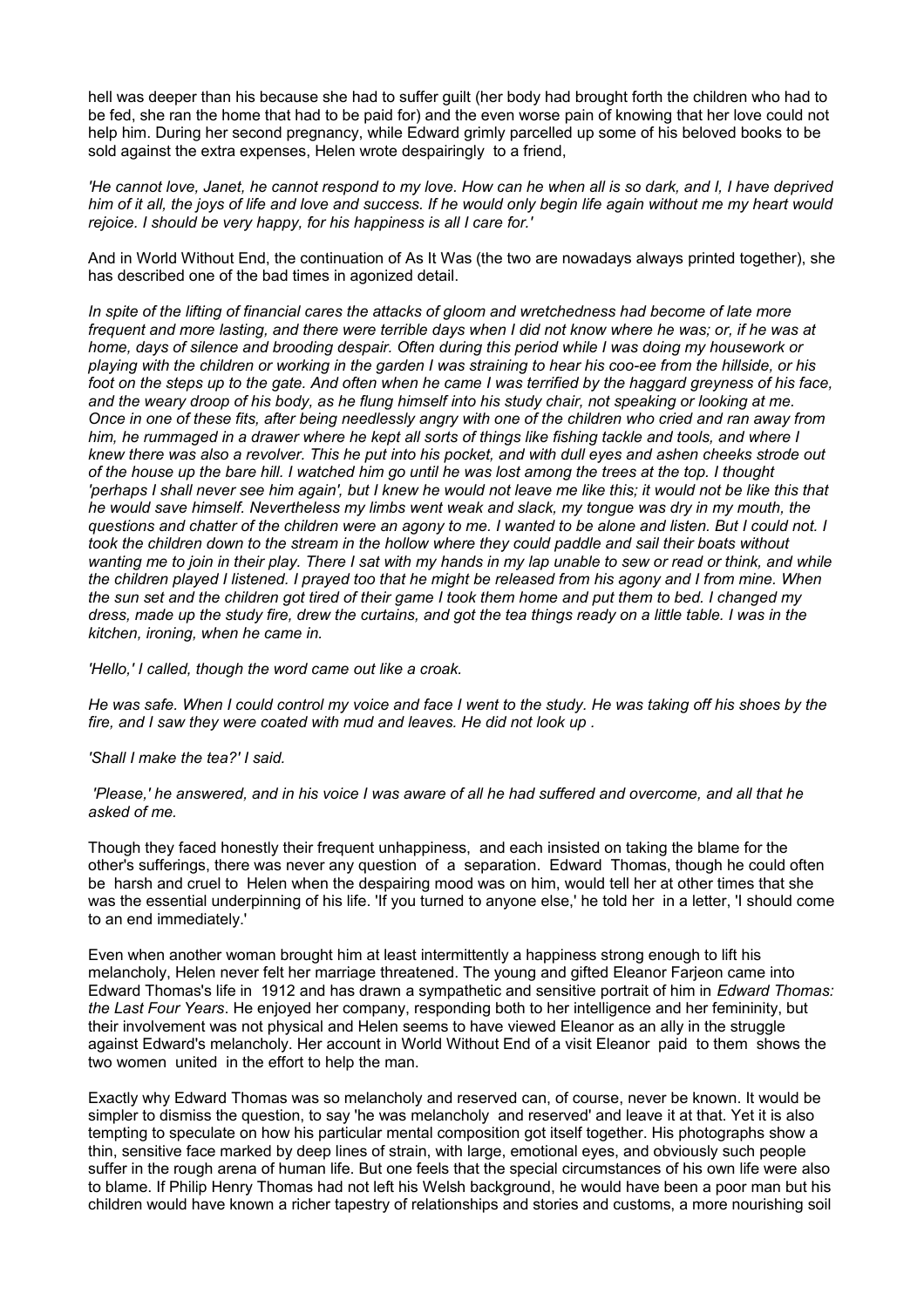than the bleak examination-passing existence among suburban chimney-pots. Edward Thomas reacted against his parental background and escaped back into the countryside, but he did so as a solitary being, an escaped animal doomed to isolation from others of his kind. This drove him further into inhibition and aloofness. The warmth of Helen's love for him might well have melted this frost, but unfortunately he never loved her as deeply as she loved him; the rays of her being did not penetrate into the recesses of his; and, after their idyllic beginning, he came all too soon to identify her love for him with domesticity and financial pressure.

Oxford, though he enjoyed it, seems to have done little for him, except in the narrow sense that an Oxford degree may have made it slightly easier for him to get a toe in the door when he came to look for literary work. (But he had already started his career as a *feuilletoniste*, had published articles and even a book, before he went there.) It has been wisely said that the university is the place where you go to have the nonsense put back that was knocked out of you at school; where a young man can delight in colour and individuality and variety after the harshness and narrowness of school life. Edward Thomas certainly took Oxford in this spirit, rather than seeing it, as his father wanted him to, simply as a means of 'getting on'. But the effect was not lasting. He relapsed into his shy, solitary melancholy. Though it was his fate to tramp round looking for literary piecework, he so abhorred any taint of salesmanship that his interviews with editors and publishers would have been comical if the situation had not been so dismal. The kindly H. W. Nevinson, whose befriending of the Thomases was crucial, remembered their first meeting and Edward Thomas's characteristic style in offering his services:

He was tall, absurdly thin, and a face of attractive distinction and ultra-refinement was sicklied over with nervous melancholy and the ill condition of bad food or hunger. Almost too shy to speak, he sat down proudly and asked if I could give him work. I enquired what work he could do, and he said 'None'.... I asked whether he would like some reviewing on any subject, and was quite sure he could not write, but certainly he did want work of some sort....

As in professional life, so in personal, it was extremely difficult for him to build a bridge to another human being; he was one of those to whom, as he put it in a letter to Gordon Bottomley, 'social intercourse' was 'only an intenser form of solitude'.

This isolation was so intense that the family life of which, as a father, he was necessarily at the centre seems to have impinged on him mainly as a remote play of shadows. Not that he failed to do his best as a provider and organizer. The Thomases were inclined to worry about the schooling of their eldest child, Merfyn, and at some point in his boyhood they heard of the existence of Bedales, one of the then new 'progressive' schools: no repressive atmosphere, no school uniform or regimentation or conformism. To Bedales, then, Merfyn should go, and the family moved to be in that neighbourhood, taking a cottage in Ashford, near Petersfield, in 1907.

During their years here, Edward and Helen each behaved in an entirely characteristic way. He continued to live a life as solitary as a badger's; she threw herself warmly and eagerly into contact with people, which meant partly the villagers but mainly the personnel of Bedales School. The relationship, though she persevered at it, was anything but a success. High-minded theoretical libertarians, seeking simplicity in conscious recoil from the complexities of modern living, engaging in the uncomplicated life according to a rational plan, confronted a couple who, whatever their temperamental differences from one another, were at least united in living the simple life for no theoretical reason but because it was the only one they knew. With the breed of reasonable, hygienic, self-approving reformists represented by Bedales, Edward and Helen Thomas had no more in common than an unkempt hedge full of wild roses has with the lawns of the Trianon. On the surface, they might have some beliefs in common; but as soon as that surface was disturbed, as it inevitably was in a few minutes' conversation, the fundamental non-recognition showed itself. Helen Thomas assiduously attended discussion meetings for parents and teachers, and at some of them she even found herself speaking, but these speeches were never a success. She agreed with the Bedales clan, on the surface, about Women's Rights, but when she stood up before an audience to defend the feminist position somehow the wrong words came out: instead of taking the required anti-masculine line, she spoke frankly as a woman who enjoyed her work in the home, delighted in looking after her children and husband, found fulfilment in cooking and keeping a house. Helen tried; Edward did not try; but, in any event, no lasting friendships were formed.

One man, though even he did not form a real, living link with the Thomases, was an honourable exception. Geoffrey Lupton was a simple-lifer like the others, devoted to William Morris and the dignity of craftsmanship, but, like Morris himself, he had the skill and the devotion and the patience to do real work of value. He had money and was able to please himself, and his idea of pleasing himself was to make fine things with his hands, using stone he had seen quarried, and timber he had seen felled and then seasoned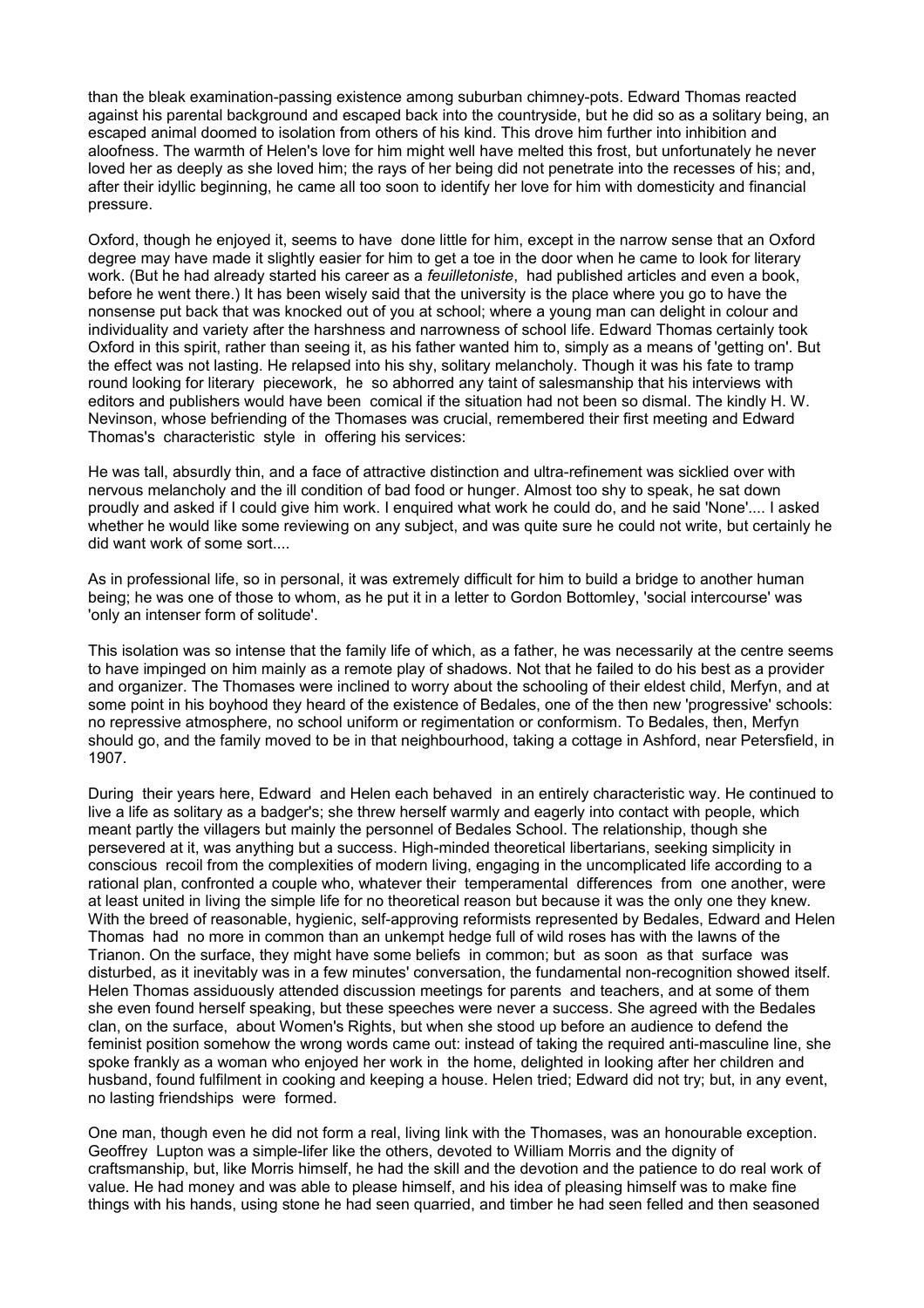in his own workshop . This man now offered to build a house for Edward and Helen. He used perfect stone and seasoned oak, he built the house up from the ground with his own hands, perching it dramatically on a high platform of rock from which the ground fell away steeply on every side, and when it was finished it was the perfect home for a poet and his wife and children to be happy in. That was the blueprint. But the Thomases, though grateful to Lupton, were not happy there. It was too new, like a suit of clothes that has not had time to become comfortable; and, more than that, it was too planned, too intentional. They could love oak beams and stone walls in some centuries-old cottage that seemed like a natural thing grown out of the earth, fed by sun and rain and the generations of history, but this house seemed like an extension of Bedales.

*We were not there long enough* [wrote Helen] *to conciliate the spirits which for ever moved and complained about the house. Human birth and sweat and tears of joy or grief had not had their way with that house. The stone threshold was still unworn. Doors had not opened to welcome a bride, nor shut on hushed and darkened rooms. The great oak planks of the floor were unmarked by human usage; no swallows had found the eaves nor lichen the roof. These changes would come, but not in our time.*

Edward Thomas's answer to it all was either to be out on long solitary walks or to escape to his study, a small room he had succeeded in humanizing and where he could work contentedly enough. But these were thin, sour years, and the relationship with his family seems to have done little towards releasing the central current of his energies. He seems to have drudged on very much in the spirit of some eighteenth-century Grub Street hack, despising most of what he had to do, making book after book just to be working and earning money, and never earning enough to put any aside and buy himself some time for peace and concentration.

It is an appalling life to contemplate, the more so knowing, as we do, what was building up inside him. Edward Thomas was a poet long before he began writing poetry in December 1914. His sensibility was forming itself, the physical materials of his poetry were being taken on board and stacked away, his imaginative compass-bearings were being worked out, and all without his knowing it. When Eleanor Farjeon asked him why with his knowledge of poetry and acknowledged authority as a judge of it he did not try his hand as a poet, he replied dismissively, 'I couldn't write a poem to save my life.'

Obviously the inhibiting factor, the thin but impenetrable membrane that stood between Thomas's consciousness mind and his deep creativity, must have been related to that self-consciousness, that inability to build bridges to other people, which he recognized as an illness. In 1911, when he seemed at breakingpoint, Helen took the desperate step of appealing for outside help; she wrote to a friend of theirs, E. S. P. Haynes, civil servant and man of letters, who promptly gave them money and advice. Haynes suggested that Edward should see a 'nerve specialist', as psychiatrists were called in those days. Edward jibbed at this, but apparently did seek medical help at various times in the next few years. I have no idea what kind of treatment was tried on him, but it had no effect. Poets, in any case, are immune to psycho-analysis; being too subtle and intuitive, they elude the analyst at every turn, and any analyst who takes on a poet is himself courting a breakdown. When deliverance came, it came from within, abetted by a curious combination of circumstances. Three things came together. Thomas met Robert Frost and they became friends; the war began; and Thomas started to write poetry. The three are inter-related beyond unpicking. Frost undoubtedly gave Thomas the nudge that set his machinery in motion. But that machinery was already fully formed, waiting to begin its work. It was not merely that Thomas found stimulus and encouragement in friendship with a practitioner. He already knew many poets, notably Gordon Bottomley who was a fellow-protege of Mr Noble's, and he was recognized as a perceptive critic of poetry. When Harold Monro opened the Poetry Bookshop with a party in 1913, Edward Thomas was invited, and accepted on condition that he should not be introduced to any of the poets. As a reviewer of verse, he felt it would be embarrassing and hampering to meet the writers on whose work he had been, or would one day be, passing judgment. (George Orwell, at a similar stage of his life, had similar feelings.) Frost was at that party, but they did not meet until Ralph Hodgson introduced them later in the same year.

There is no need to make an elaborate search for the reasons why Frost was so important as a catalyst to Thomas. Both poets were in pursuit of the same ends, and in reviewing North of Boston in 1914 Thomas stated his own poetic in a description of his friend's:

*Mr Frost has, in fact, gone back, as Whitman and as Wordsworth went back, through the paraphernalia of poetry into poetry again. With a confidence like genius, he has trusted his conviction that a man will not easily write better than he speaks when some matter has touched him deeply, and he has turned it over until he has no doubt what it means to him, when he has no purpose to serve beyond expressing it, when he has no audience to be bullied or flattered, when he is free, and speech takes on form and no other. Whatever discipline further was necessary, he has got from the use of the good old English medium of blank*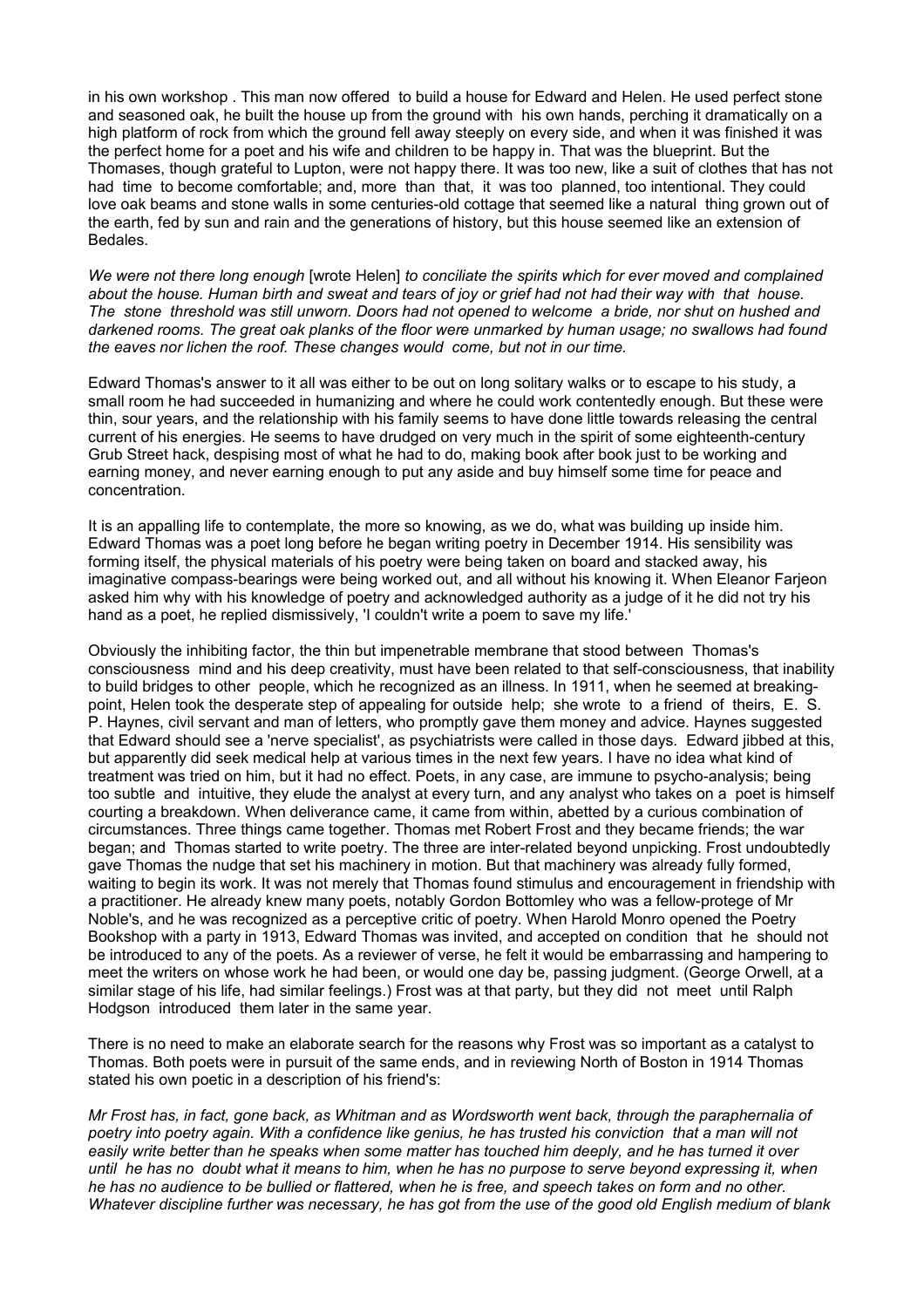*verse....*

*The effect of each poem is one and indivisible. You can hardly pick out a single line more than a single word. There are no show words or lines. The concentration has been upon the whole, not the parts. Decoration has been forgotten, perhaps for lack of the right kind of vanity and obsession .... Naturally, then, when his writing crystallizes, it is often in a terse, plain phrase, such as the proverb, 'Good fences make good neighbours', or ... 'Pressed into service means pressed out of shape'. But even this kind of characteristic detail is very much less important than the main result, which is a richly homely thing beyond the grasp of any power except poetry. It is a beautiful achievement, and I think a unique one, as perfectly Mr Frost's own as his vocabulary, the ordinary English speech of a man accustomed to poetry and philosophy, more colloquial and idiomatic than the ordinary man dares to use even in a letter, almost entirely lacking the emphatic hackneyed forms of journalists and other rhetoricians, and possessing a kind of healthy, natural delicacy like Wordsworth's, or at least Shelley's, rather than that of Keats.*\*\*[ Cited in William Cooke, Edward Thomas: a critical biography (1970), p. 71. The excisions are Mr Cooke's.]

Without doubt it was Frost's handling of language that attracted Thomas. Of course, what draws one poet to another is always, in a broad sense, 'technical'; words, rhythms, relationship to the singing or speaking voice. Frost's New England rhythms fell on Thomas's ear like the sound of his own voice coming back to him. The point is not without interest at a time like the present, when in some English circles there is a critical orthodoxy that sweeps aside the native tradition and preaches a subservience to American poetry at the point where it is most different from English. To exhort a young English poet to imitate, say, William Carlos Williams is to urge him to abandon his own language altogether in favour of one that he must learn as a foreign tongue. Between Frost and Thomas no such gulf existed. In those months between their meeting and Thomas's beginning as a poet, he listened with rapt attention and complete sympathy to the rhymes and cadences of such poems as 'The Death of the Hired Man' and 'The Wood-Pile'. 'You really should start doing a book on speech and literature', he wrote to Frost, 'or you will find me mistaking your ideas for mine and doing it myself.' In that same letter he mentions for the first time his own impulse to poetry. 'I wonder if you can imagine me taking to verse.' That was in May 1914. On 3 December of that year, Thomas wrote his first poem - the first, that is, since the inevitable adolescent verse of twenty years earlier. It was 'Up in the Wind'. The barrier was down, the membrane of diffidence and self-doubt was broken, and now poem followed poem at an unbelievable pace; five poems in the first five days, and from then on several every week. Or, rather, the pace would be unbelievable if we did not know that this was the opening of a long-buried treasure-chest. In the central core of his being, Thomas had been making his poems for years. Like Hopkins, he had worked out his idiom unconsciously, in silence; and, again as in the case of Hopkins, the releasing impulse came from what seemed accident.

How shall we briefly characterize Edward Thomas's poetry? There is a good deal of the man in it; while never aiming at 'self expression', whatever that is, he reveals his own nature and his own situation with that unvarnished directness that he and Helen have in common. He presents himself simply and honestly, 'as a sad man; one who finds no particular welcome in the society of human beings and the system of life; who is so far from being well adjusted and happy that he hardly envisages the possibility. He is rather like a visitor from some other world,accidentally landed here and unable to go back home, who contemplates without resentment an order of things in which he has no meaningful part, but which he does not seek to change. A poem like 'The Long Small Room', for instance, presents him as an uncomprehending spectator of the revolving machinery of life.

The long small room that showed willows in the west Narrowed up to the end the fireplace filled, Although not wide. I liked it. No one guessed What need or accident made them so build.

Only the moon, the mouse and the sparrow peeped In from the ivy round the casement thick. Of all they saw and heard there they shall keep The tale for the old ivy and older brick.

When I look back I am like moon, sparrow, and mouse That witnessed what they could never understand Or alter or prevent in the dark house. One thing remains the same - this my right hand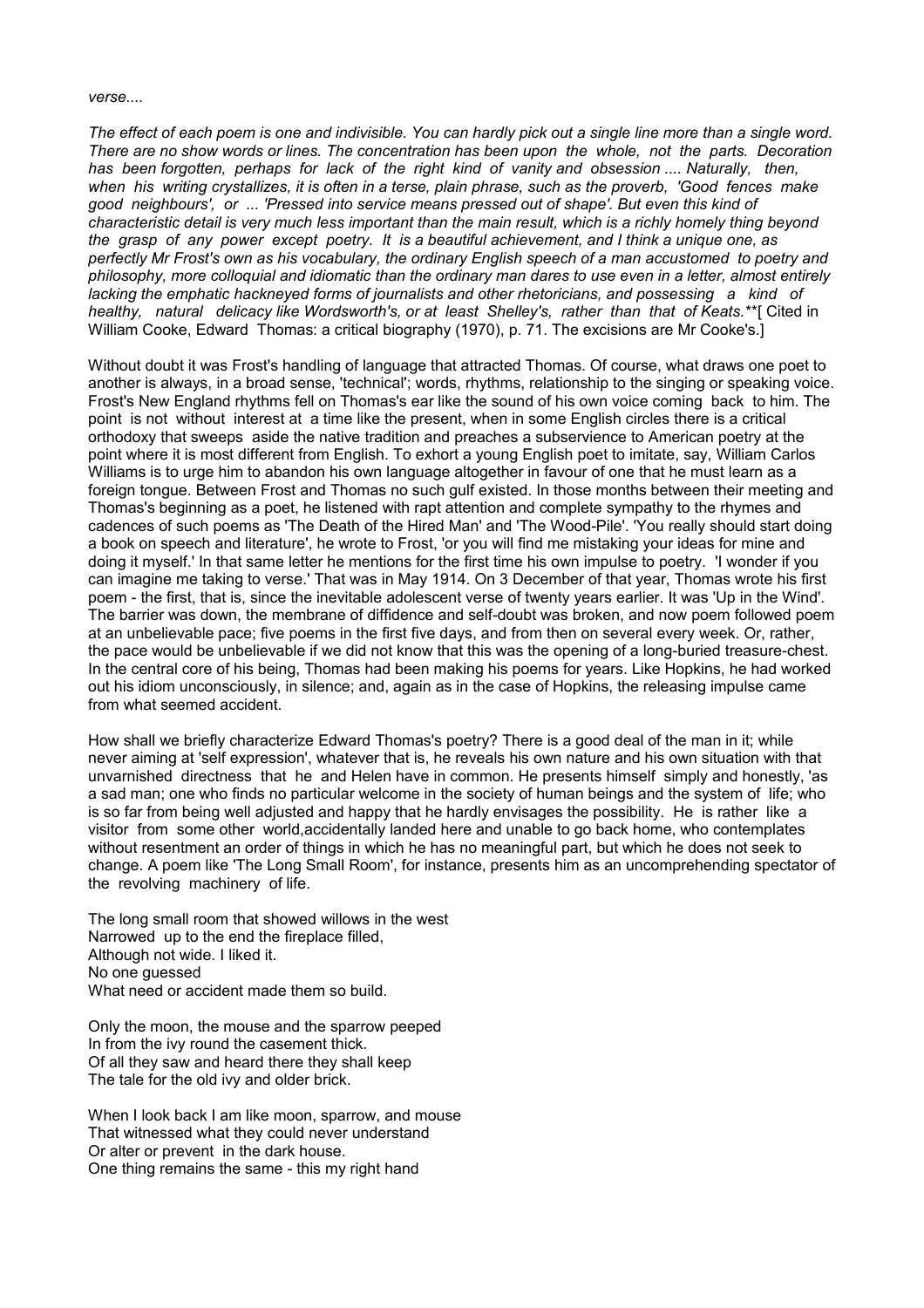Crawling crab-like over the clean white page, Resting awhile each morning on the pillow, Then once more starting to crawl on towards age. The hundred last leaves stream upon the willow.

The sadness there, the resignation, never degenerate into self-pity; the originality and distinction of the writing would ensure that, if nothing else did; the satisfying trajectory of the poem, the way the willows, seen through the small window in the first line, reappear in the last, now singular and an unmistakable personal emblem.

Thomas accepted his fate, and part of that fate was an intense loneliness and sense of exclusion, beautifully distilled in 'Gone, Gone Again':

Gone, gone again, May, June, July, And August gone, Again gone

Not memorable Save that I saw them go, As past the empty quays The rivers flow.

And now again, In the harvest rain, The Blenheim oranges Fall grubby from the trees

As when I was young - And when the lost one was here - And when the war began To turn young men to dung.

Look at the old house, Outmoded, dignified, Dark and untenanted, With grass growing instead

Of the footsteps of life, The friendliness, the strife; In its beds have lain Youth, love, age, and pain:

I am something like that: Only I am not dead, Still breathing and interested In the house that is not dark: -

I am something like that: Not one pane to reflect the sun, For the schoolboys to throw at - They have broken every one.

What saves this sadness from any taint of mawkishness is that it is accepted so calmly and that the poet is not primarily engaged in probing his own feelings; he is looking outward, 'breathing and interested'.

This introspection or, more precisely, self-contemplation is also the clue to one of the most important features of Edward Thomas's poetry, its modernity. He is perhaps the first, as he is certainly one of the best, of the English modern poets. By 'modern' I mean not chic, avant-garde, having the external trappings of international modernism; I mean reflecting accurately those characteristics of the present-day world which mark it off from the world before. Chief of these qualities is isolation. Belief in a coherent system underlying the universe gives the human a sense of kinship both with other human beings and with 'nature', insofar as he thinks of himself as standing outside the merely 'natural'. When these beliefs go, the loneliness that results is far more intense than the loneliness that arises from the mere absence of other human beings.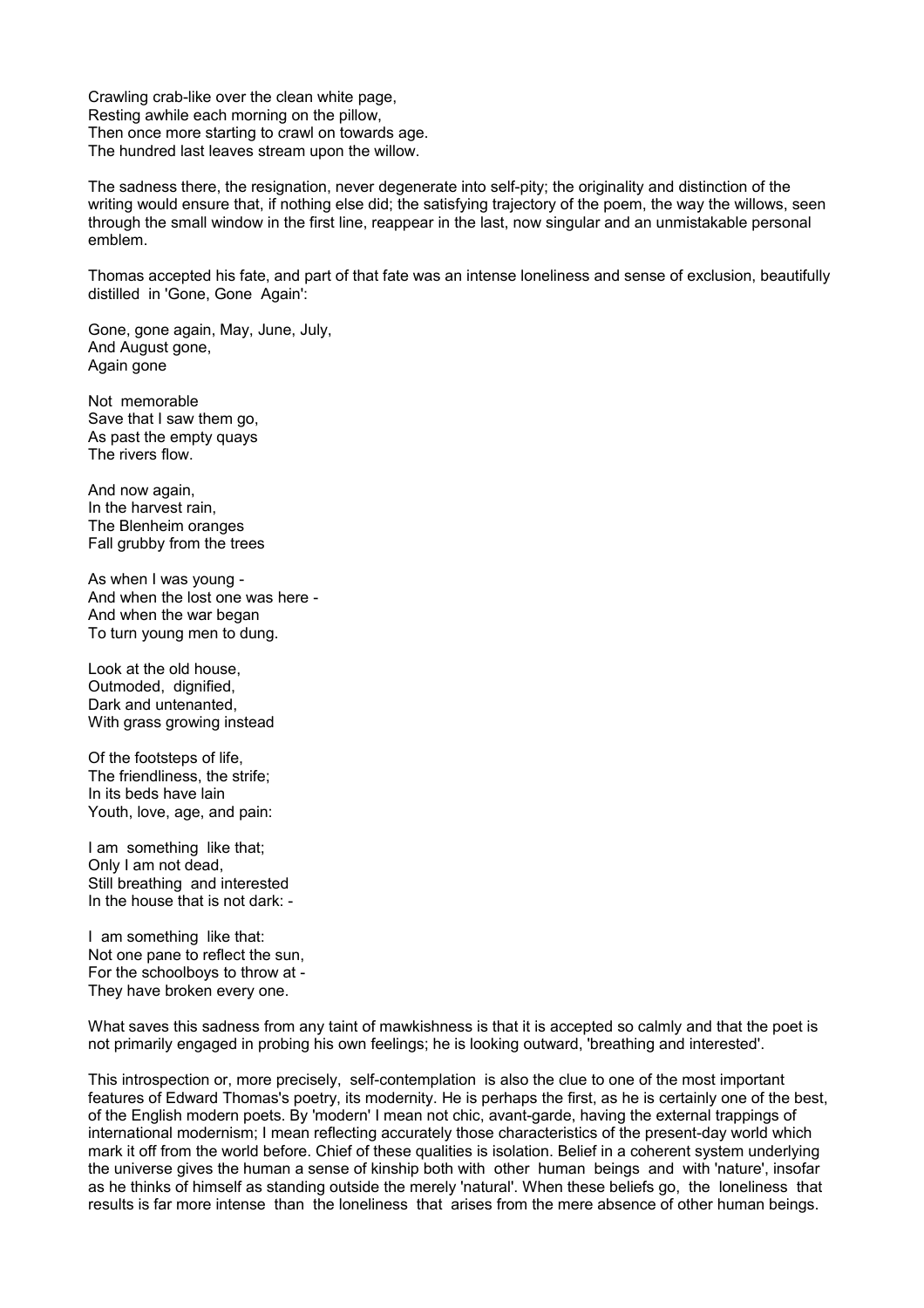The unformed, chaotic nature of 'modern' art also has affinities with this isolation of unbelief. If we think of ourselves as part of a meaningful structure, we take more naturally to the discipline of building meaningful structures in our work, and the public whom we address enjoys them more. It is impossible to imagine, say, the music of Mozart coming out of an age that accepted as its dominant metaphor emptiness, isolation, the black metaphysical void of a merely accidental universe. This metaphor is what modern people, at any rate in their characteristic majority, do accept, and modern art is one of the results, as modern politics is another.

If we come to Thomas after reading any of the English nineteenth-century poets, this isolation is one of the first things we notice. The religious poet could look at a beautiful landscape and say, 'This is beautiful, therefore the Creator is good.' If he happened to be of an anti-God turn of mind, he could look at an animal dying of gangrene in a trap, and say, 'This is hideous, therefore the Creator is evil.' Either attitude is equally religious; Hardy is just as much a religious poet as Hopkins. But when we pass to Thomas we become aware of the working of the modern mind in poetry. Thomas does not build bridges. If he looks at a landscape, he does not connect with it, feel it to be part of a system that includes him. He looks at it, writes down what he sees, and ... what else? What further step is possible? Only one, obviously; he can look at himself looking at it, study his own mind in the process of contemplation. This self-consciousness is the one hallmark that all modern art has in common. Now that the human mind feels itself to be alone in a universe of fragments, the only relationship it can form is with itself. Hence the typical modern poem is a poem about writing poetry. This is the process that Yeats saw at its beginning, and unhesitatingly faced and described, for instance in 'Ego Dominus Tuus':

*Ille.* By the help of an image I call to my own opposite, summon all That I have handled least, least looked upon.

*Hic.* And I would find myself and not an image.

*Ille*. That is our modern hope, and by its light We have lit upon the gentle, sensitive mind And lost the old nonchalance of the hand; Whether we have chosen chisel, pen or brush, We are but critics, or but half create, Timid, entangled, empty and abashed, Lacking the countenance of our friends.

Thomas is that gentle, sensitive mind. Even when he paints a water-colour for its own sake, his thoughts are always partly directed towards the act of perception. Take his delightful vignette, 'Thaw':

Over the land freckled with snow half-thawed The speculating rooks at their nest cawed And saw from elm-tops, delicate as flower of grass, What we below could not see, Winter pass.

This, of course, conveys perfectly the physical quality of a mild February day after snow; but its real subject is perception, the awareness of the man at ground-level that the birds at treetop-level are attuned to a change in season that has not yet reached him. And as with physical, so with mental and emotional perceptions. What attracts him is the thing half remembered , the truth that is only to be seen out of the eye's corner. All the miraculously close-knit observation of natural shapes and colours is in the service of this evanescent perception. 'The Glory' begins with a short, intense hymn to natural beauty, 'The cuckoo crying over the untouched dew', and all the other unsmirched loveliness, and quickly passes to an effort to pin down 'the happiness I fancy fit to dwell/In beauty's presence'; the poem works away at this problem with no conclusive result, ending in a gesture of relinquishment:

And shall I ask at the day's end once more What beauty is, and what I can have meant By happiness? And shall I let all go, Glad, weary, or both? Or shall I perhaps know That I was happy oft and oft before, Awhile forgetting how I am fast pent, How dreary-swift, with naught to travel to,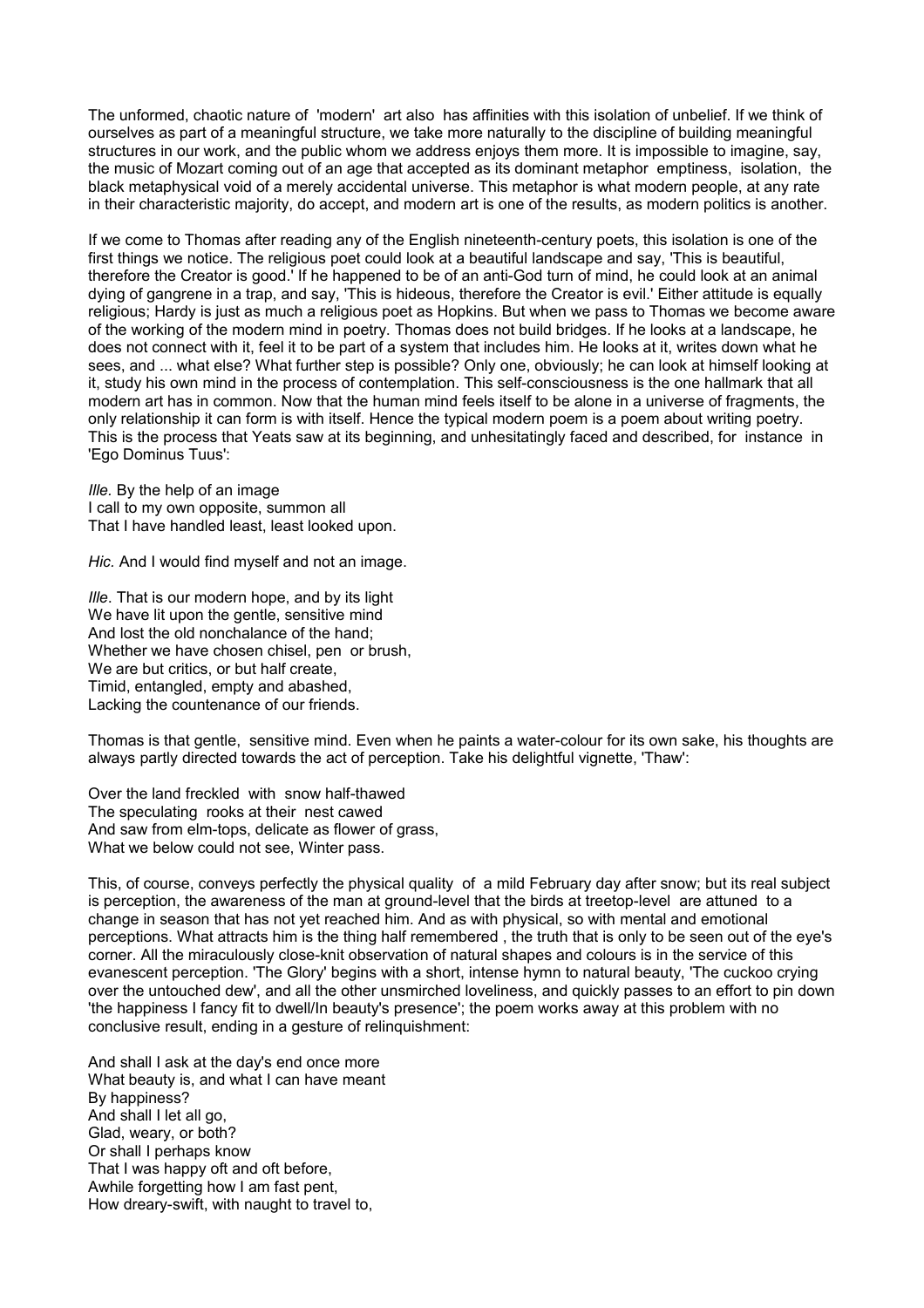Is Time? I cannot bite the day to the core.

In 'Old Man', the particular scent of a herb, the crumbling of it between his fingers, leads back to some unattainable memory, and it is this memory or, rather, the lack of it, the fruitless rummaging for it, that makes the poem's subject.

I have mislaid the key. I sniff the spray And think of nothing; I see and I hear nothing; Yet seem, too, to be listening, lying in wait For what I should, yet never can, remember: No garden appears, no path, no hoar-green bush Of Lad's-love, or Old Man, no child beside, Neither father nor mother, nor any playmate; Only an avenue, dark, nameless, without end.

Thomas does not build bridges; he perceives states. And the more subtle they are, the further they lie outside the hard circle of light that we experience as normal consciousness, the more he reaches out towards them with all the direction-finding power of his imagination. As in 'The New House':

Now first, as I shut the door, I was alone In the new house; and the wind Began to moan.

Old at once was the house, And I was old; My ears were teased with the dread Of what was foretold,

Nights of storm, days of mist, without end; Sad days when the sun Shone in vain: old griefs and griefs Not yet begun.

All was foretold me; naught Could I foresee; But I learned how the wind would sound After these things should be.

One of the marks of a good poet is his ability to make his poem capacious without turning it into a mere ragbag. Simple poems, of course, have their place ('My love is like a red, red rose' could not be improved, in its own terms), but an important poet, Burns himself, to stick to that example - can organize his poetry along sufficiently complex lines to include most of what he really cares and thinks about. It is this capacity that marks off Edward Thomas from the ruck of 'Georgian' poetry, subsequently so disapproved of that the name of their movement had , by 1935 or so, become a synonym for bad poetry, weak, false and artificial. Edward Thomas was in most things a Georgian poet; in terms of a literary programme, in respect of things like diction and versification and choice of subject-matter, his aims were their aims. Since he was a good poet and it has been an axiom of criticism for forty years that Georgian poetry means bad poetry, this created a difficulty from which the usual way out has been to deny that he was a Georgian poet at all. In fact, he was that critical non-person, a good Georgian poet: a poet who used the Georgian idiom and made out of it a poetry that could be the vehicle of major statements. 'Roads', for instance, is a subject on which the run-of-the-mill Georgian poet could easily spread himself or herself: one of the ancestors of the Georgian style, A. E. Housman, had used the beautiful image of

Where under branching elms the highway Would mount the hills and shine

in a way that opened it up for a use mainly picturesque. Edward Thomas's way is different, subtler and more comprehensive:

I love roads: The goddesses that dwell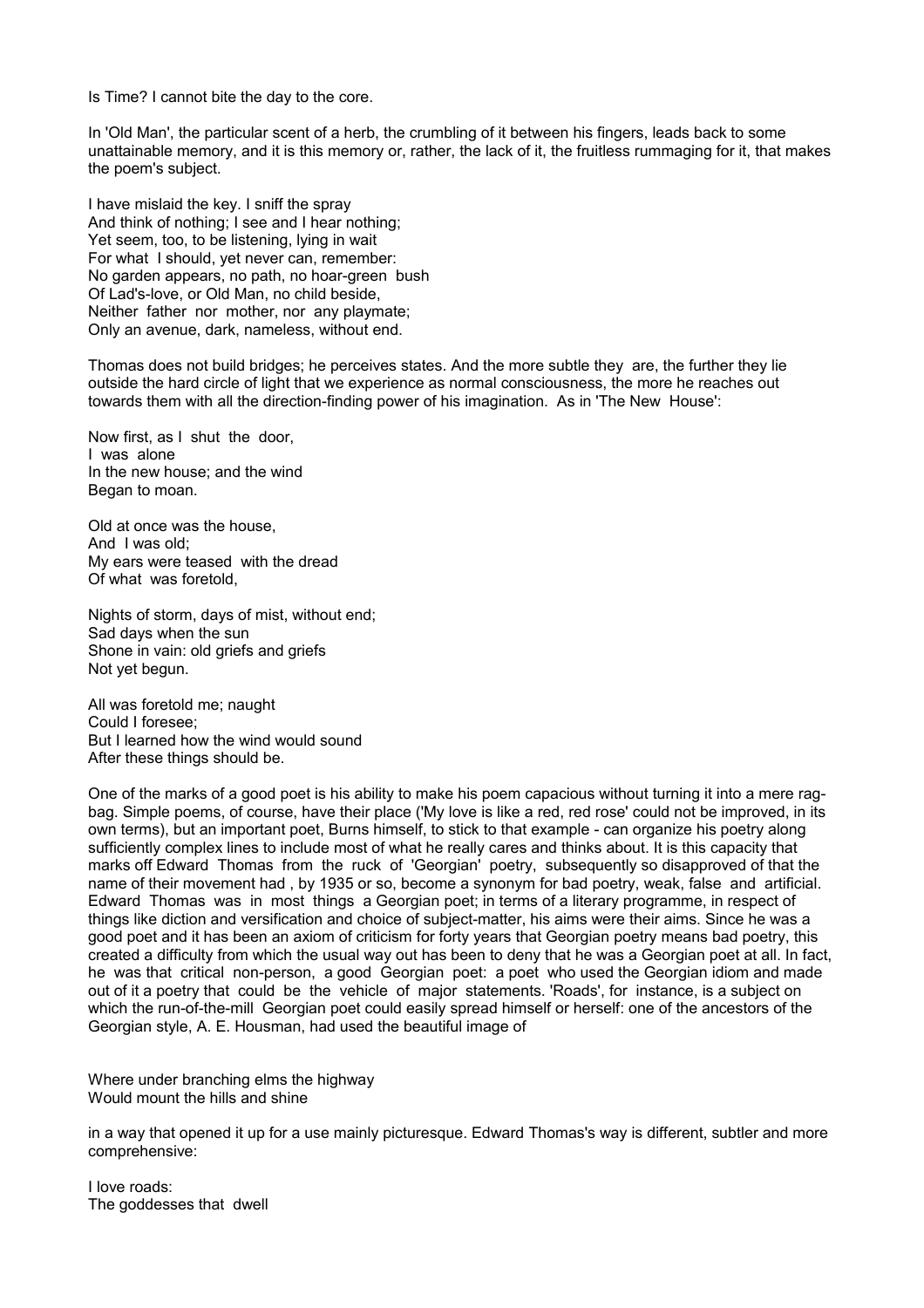Far along invisible Are my favourite gods.

Roads go on While we forget, and are Forgotten like a star That shoots and is gone.

On this earth 'tis sure We men have not made Anything that doth fade So soon, so long endure:

The hill road wet with rain In the sun would not gleam Like a winding stream If we trod it not again.

They are lonely While we sleep, lonelier For lack of the traveller Who is now a dream only.

From dawn's twilight And all the clouds like sheep On the mountains of sleep They wind into the night.

The next turn may reveal Heaven: upon the crest The close pine clump, at rest And black, may Hell conceal.

Often footsore, never Yet of the road I weary, Though long and steep and dreary, As it winds on for ever.

Helen of the roads, The mountain ways of Wales And the Mabinogion tales Is one of the true gods,

Abiding in the trees, The threes and fours so wise, The larger companies, That by the roadside be,

And beneath the rafter Else uninhabited Excepting by the dead; And it is her laughter

At morn and night I hear When the thrush cock sings Bright irrelevant things, And when the chanticleer

Calls back to their own night Troops that make loneliness With their light footsteps' press, As Helen's own are light.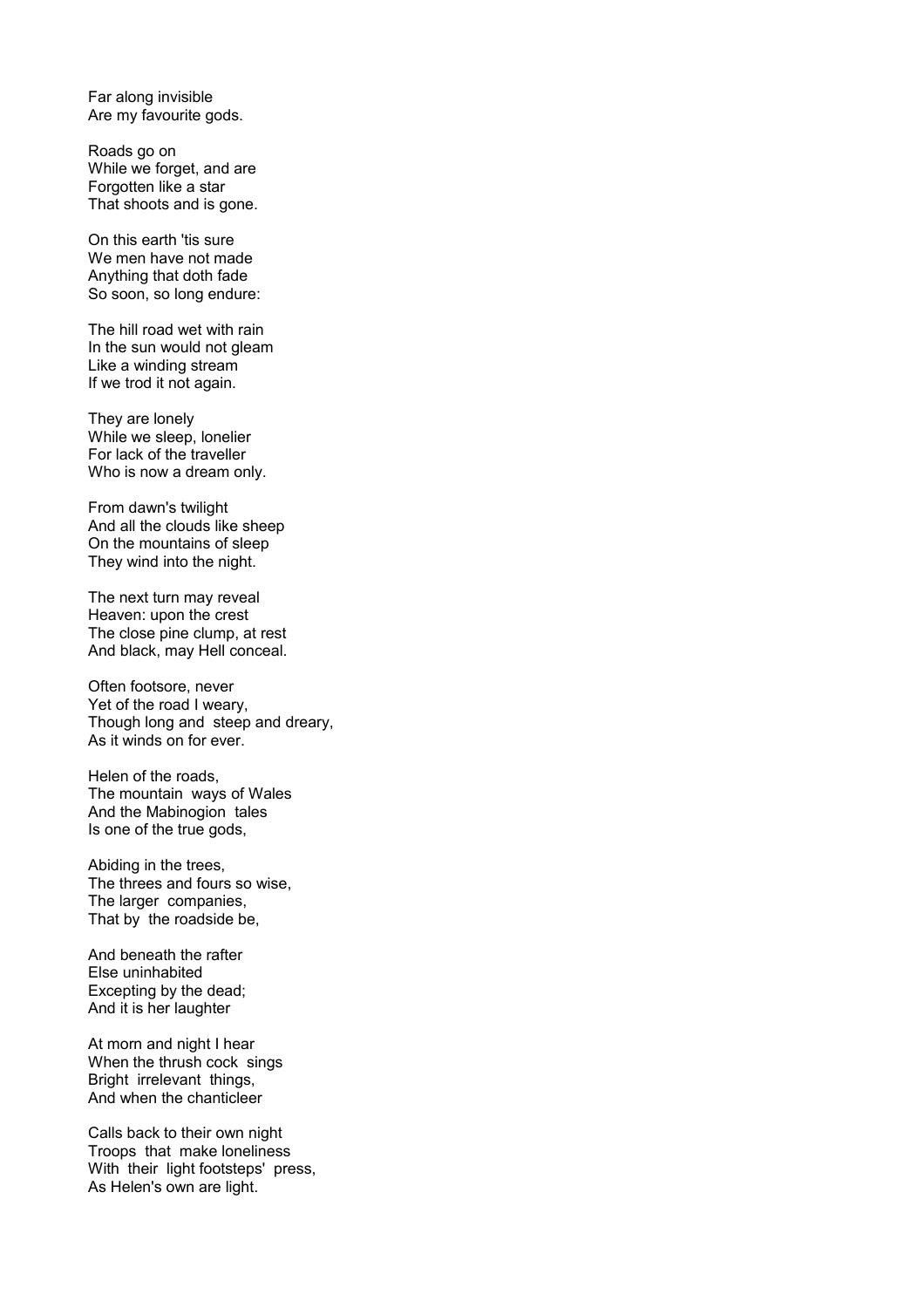Now all roads lead to France And heavy is the tread Of the living; but the dead Returning lightly dance:

Whatever the road bring To me or take from me, They keep me company With their pattering,

Crowding the solitude Of the loops over the downs, Hushing the roar of towns And their brief multitude.

The poem uses four separate ingredients, which it sets out to blend into a unity: the discriptive, the personal, the mythological, and a fourth that I think we can best call the historical, in that it points to the stage at which the history of European man has arrived now. (Perhaps some people would prefer the word 'topical', but I would not.) The four ingredients are not, of course, laid mechanically end to end; the opening stanza brings in the mythological element and, though in the next six stanzas the descriptive prevails, it is very much a description of mood and atmosphere, with the most serious issues everywhere implied ('Heaven' and 'Hell' are not empty, descriptive terms).

In stanza 8, the 'I' of the poem makes an appearance, and forms the necessary hinge between the purely contemplative - a poetic essay on the theme of the permanent and the evanescent and the more dense central argument of the poem. Quickly, we pass to the tale of Elen in the Mabinogion, which Thomas himself retells in the first chapter of his book on the lcknield Way. (The Roman Emperor Maxen, in a dream, saw a castle with a girl sitting therein, so beautiful that he saw her again whenever he slept, and could think of nothing else when waking. He sent his emissaries across the whole Empire to find a place that corresponded to his description, and they found the castle and girl at Caernarvon. She became his Empress, he built her three castles, and she caused roads to be built between them, connecting up three areas of the kingdom of Britain. As Thomas himself mentions, Elen of the Roads has become fruitfully confused in the popular mind with Helen the mother of Constantine.) The spirit of Elen, part ghost and part symbol, walks beside the poet as he strides the roads, and with her, naturally, come other ghostly presences, all those unknown multitudes who have traversed these roads and left no trace except the numinous air of their passing. 'Troops that make loneliness/with their light footsteps' press' conveys this perfectly, but because it introduces the word 'troops' it reminds us that this, like all Thomas's theory, was written between the declaration of war and his own arrival on the battlefield. Thomas is a war poet in the sense that a poem about a brick wall, in war-time, is a war poem; anything as all-pervading as war is bound to make its presence felt on the pulse of a sensitive man. And so the poem enters its last phase, when the ghosts who throng the roads are at last identified with the young men who, passing in an endless stream towards the slaughter, return in another endless stream as their dead selves.

To remark on the fineness of this, the delicacy and accuracy with which the emotions are gathered into the poem, would be superfluous.

When the war was less than a year old, Edward Thomas enlisted as a soldier, though he was well past normal military age. As a shy, proud man, he feared ineptitude and failure at the menial tasks of soldiering more than he feared the enemy, and before joining his unit he got a friend to take him to a quiet stretch of Hyde Park and show him the rudiments of drill so that at least he would not have to endure the sarcasm of a sergeant-major. He worked conscientiously to turn himself into a good soldier, and did well enough to be accepted as a cadet at the Royal Artillery School in Handel Street, London - a place vividly described in C. M. Bowra's Memories - and to be commissioned.

His enlistment came just about half-way through his life as a poet. The flow of poetry went on as fast as ever, allowing for the inevitable disruptions of military life. Whether as a soldier or a civilian, the war-time Edward Thomas was a much freer man than his peace-time equivalent had been. With the end of the long Edwardian peace, as normal habits and normal expectations were uprooted and no one could be certain of the future, he seems to have slipped his collar of grinding financial responsibility. Regular literary piecework, though it might still exist, could not be counted on, and in any case no one could seriously think of sitting at a desk and turning out a string of books with titles like *Feminine Influence on the Poets* or *A Literary Pilgrim in England* as Europe slithered into red ruin. After August 1914, though Thomas's material prospects were no better, were indeed sharply worse, he seems to have stopped worrying about them. As John Moore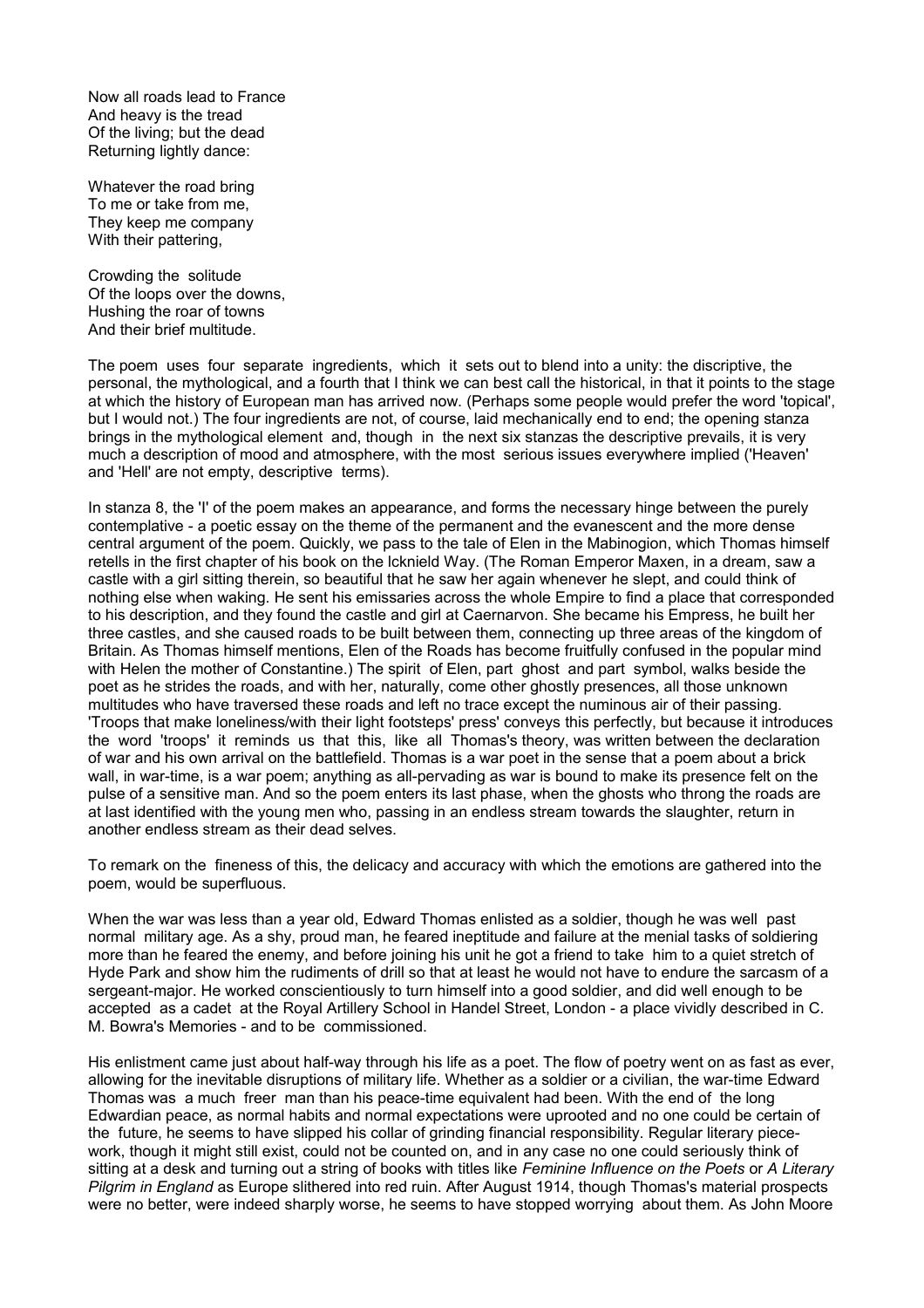sensibly put it in his *Life and Letters of Edward Thomas* (1939):

*... while the War had not really solved any of his problems - in fact it had increased the difficulty of making a living - it had at any rate relieved him of the necessity for worrying about them. It had not lessened his responsibility; but it had lessened his sense of responsibility.*

How often one comes across it, when reading about the lives of writers - that liberation through débâcle, that moment when the situation becomes so bad that it is good!

Of course enlistment must always have been in his thoughts, and with it the knowledge that Helen and the children would have the routine financial support which, pittance though it was, kept alive thousands of families and put households up and down the land on an equal footing. He hesitated for a few months, as was natural for an older man, with no military training, in a situation where many were still predicting a short war; but his world was changed overnight, war-time England was not the same as peace-time England, and the war makes itself unobtrusively felt as a theme in his work from the beginning. Edward Thomas is not a 'war poet' in the ordinary sense in which that term is applied to the civilian generation who found themselves in the trenches in those years: he does not write about the horrors of the battlefield, and his poetry was all written before he saw action; but it is war poetry in the truer and deeper sense, that the world it describes, and the sensibility out of which it comes, are moulded by being within a context of war. 'The Owl', 'As the Team's Head-Brass', and other familiar poems refer to the over-arching reality of conflict and death, refer to it in an unemphatic, unstrained fashion; Thomas is accepting the world, as he always did, taking for granted that it was not arranged to suit his purposes, finding it too remote from his ways to try to alter it by protest.

On Helen, meanwhile, a blow had fallen that hurt her in the recesses of her being. Lupton was at the front; his wife inhabited the house he had built for the Thomases, while they crowded into a poky, but cheap, dwelling down below in the village of Steep. Lupton had made Edward Thomas a gift, for a nominal rent, of the study he had grown used to, and his books awaited him there. Now Mrs Lupton began to find this arrangement inconvenient. She needed the room for a woman who was moving in as her companion; she sent Helen Thomas a letter asking her to clear it of her husband's possessions; she ignored a long letter in which Helen made a passionate plea for Edward to be spared this final uprooting, this loss of a refuge where his books and papers could quietly await his visits on leave. Mrs Lupton was immovable; she would have the room, and Helen must take away everything that was Edward's. Helen fumed and raged. After years of trusting optimism and adaptability, after all that long effort to like and agree with people of that well-washed and well-planned unconventionality, she suddenly saw the deep fissure that ran between them. People of the Bedales stamp, cushioned in well-being and self-justification, comfortably disapproving of the war, comfortably patronizing about men like Edward who were so misguided as to go off and fight, suddenly seemed to her the worst enemies she had ever known.

The rumour of their dispute spread. A young Bedales master paid a well-meaning social call on Helen, asking if he could in any way minister to a better understanding. Helen turned on him like a fishwife, the submissiveness of years boiling over in corrosive resentment. He must have been glad to get away. Afterwards Helen, equipped only with a donkey-cart driven by an ancient villager, took Edward's books away, load after laborious load, under Mrs Lupton's stony eye. The old man could not help her handle the books; he had just strength enough to drive the cart.

On his next leave, which was his last visit to Steep, Edward Thomas picked out the few books he wanted to keep and burnt the rest. Review copies, books he had read for no better reason than to earn a guinea, all the detritus of his long servitude, books he had kept because his library was his only asset and because, after all, books were books, he tossed in among the flames, burning his past, triumphing over his years of drudgery, till the flames mounted so high that he was seriously afraid his neighbours would think he was signalling to Zeppelins. Edward Thomas, hack writer, died in that fire; his discarded books made a better showing against the night sky than they would have done on well-planned shelves in Mrs Lupton's house.

What angered Helen about the episode of the study was, of course, that it was an attack on Edward. Her entire life was given to thoughts of him. Seeing their situation as she did with complete clarity, she found from somewhere the courage to face the knowledge that her love for him was not returned in anything like its full radiance. He was not a man to wrap anything up in evasions, and she always knew the state of his feelings, but when he wrote his poetry he set down his feelings about Helen for the rest of us also to read. On four successive days in April 1916 he wrote four poems to his family - the elder daughter, the younger daughter, the son, and Helen. W. B. Yeats liked the first poem in the sequence, 'If I were ever by chance to own', so much that it is the only specimen of Edward Thomas's work in the Oxford Book of Modern Verse, which Yeats edited in 1936. One sees why, because it is jaunty and skipping and fits in better than Thomas's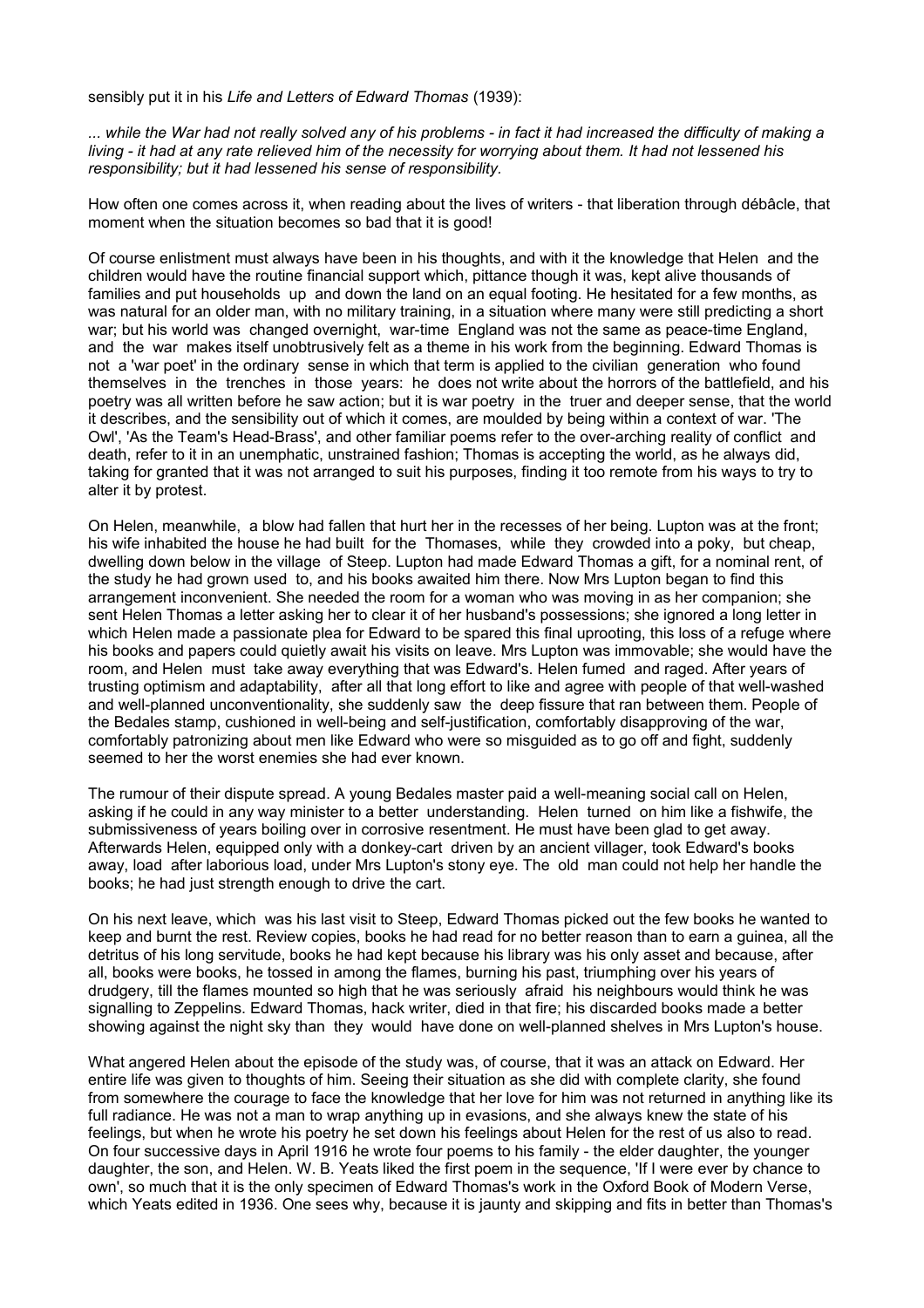more characteristic work with Yeats's odd notion that 'the Muses' loved 'gay and warty lads'. But the best poem of the four, the one with the deepest flow of felt life, is certainly 'And You, Helen'. It is not in the ordinary sense a love poem, and yet there is love in it; he looks at her and sees her as a real woman, whom he knows in her depths and who shares his life. And in that concluding gesture, half love and half helplessness, when he tells her that he would give her

myself, too, if I could find Where it lay hidden and it proved kind,

we have distilled into a line and a half the essence both of their sharing and their suffering. Even in its withdrawn way it comes closer to an expression of love than the equally beautiful but much bleaker poem he had written to her in the previous month. 'No one so much as you' is a bare, honest, despondent poem, beautiful and lonely in its refusal to take comfort. Iris Murdoch says somewhere that most of the things that cheer us up are illusions; Edward Thomas made his poem out of the refusal to be, or to permit Helen to be, cheered up by any false rainbow colours in their steel-grey landscape.

No one so much as you Loves this my clay, Or would lament as you Its dying day.

You know me through and through Though I have not told, And though with what you know You are not bold.

None ever was so fair As I thought you: Not a word can I bear Spoken against you.

All that I ever did For you seemed coarse Compared with what I hid Nor put in force.

My eyes scarce dare meet you Lest they should prove I but respond to you And do not love.

We look and understand, We cannot speak Except in trifles and Words the most weak.

For I at most accept Your love, regretting That is all: I have kept Only a fretting

That I could not return All that you gave And could not ever burn With the love you have,

Till sometimes it did seem Better it were Never to see you more Than linger here

With only gratitude Instead of love -